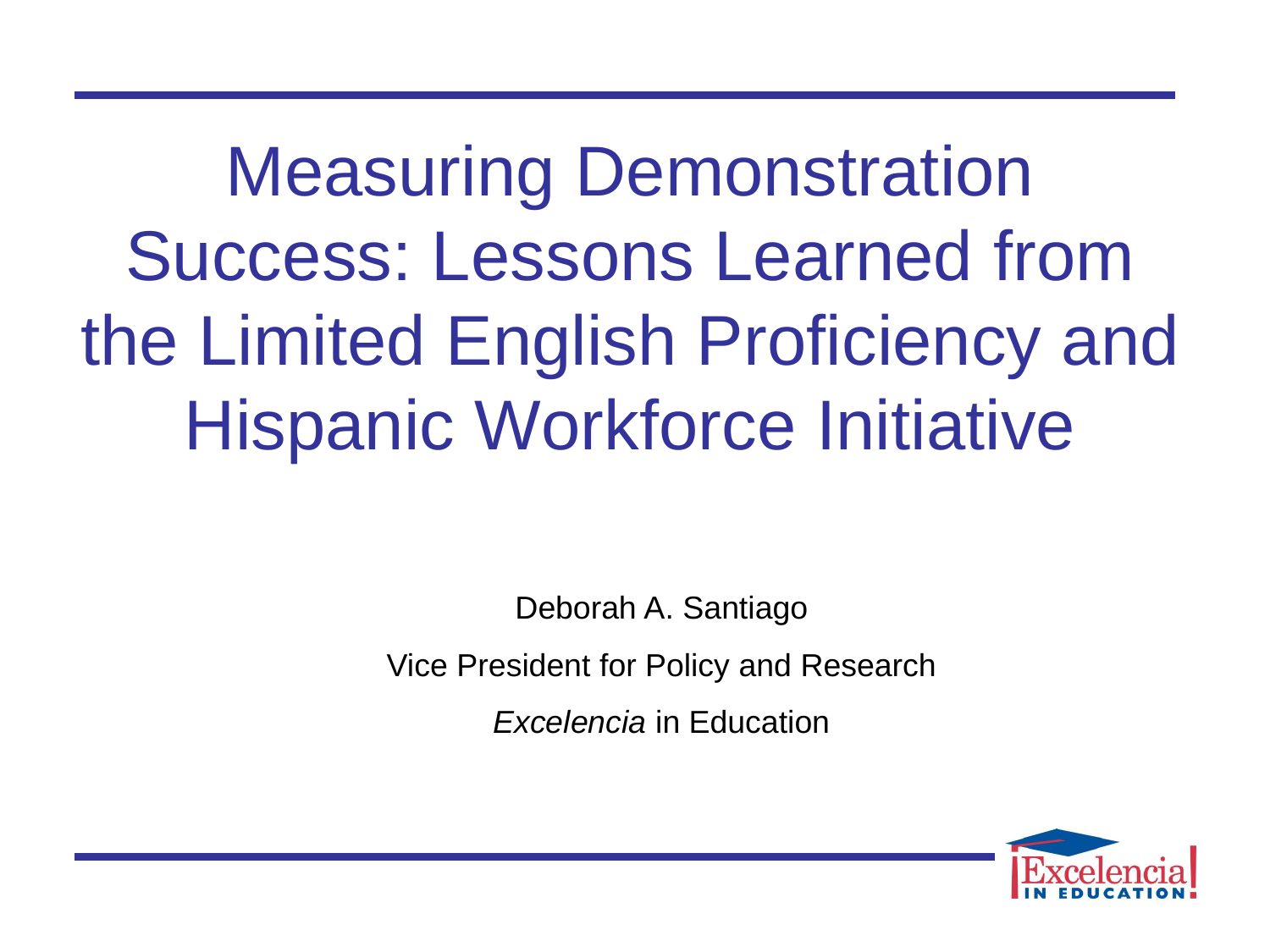# Goal of evaluation

 English language and occupational skills in 5 Examine methods simultaneously enhancing demonstration sites supported by Department of Labor

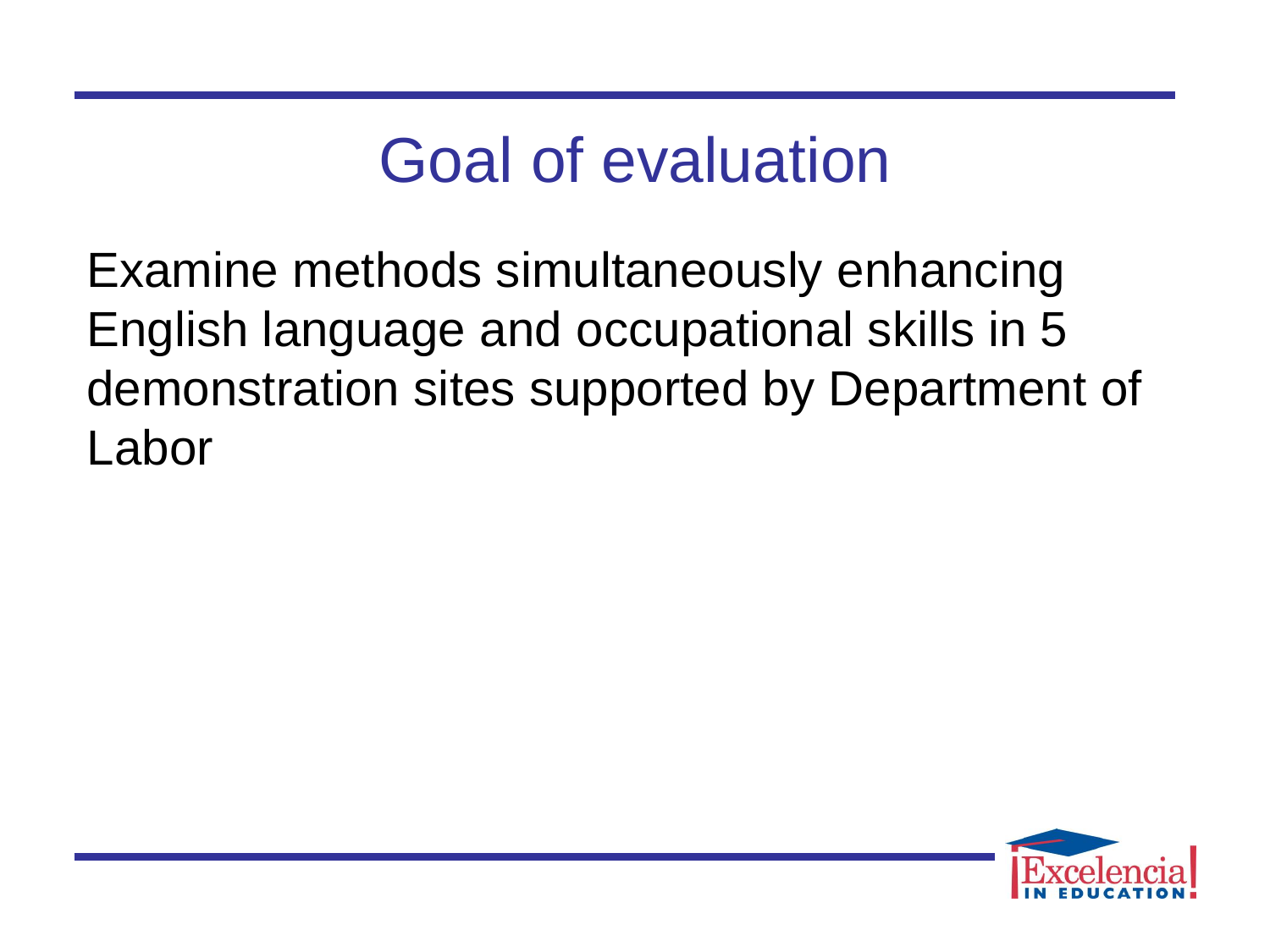### **Five Models**

- 1. Sed de Saber Texas
- 2. Career Launch Minnesota
- 3. STEP-UP Nebraska
- 4. Words for Workforce California
- 5. LEP for Retail Industry of NYC New York

(not specific to Hispanics)

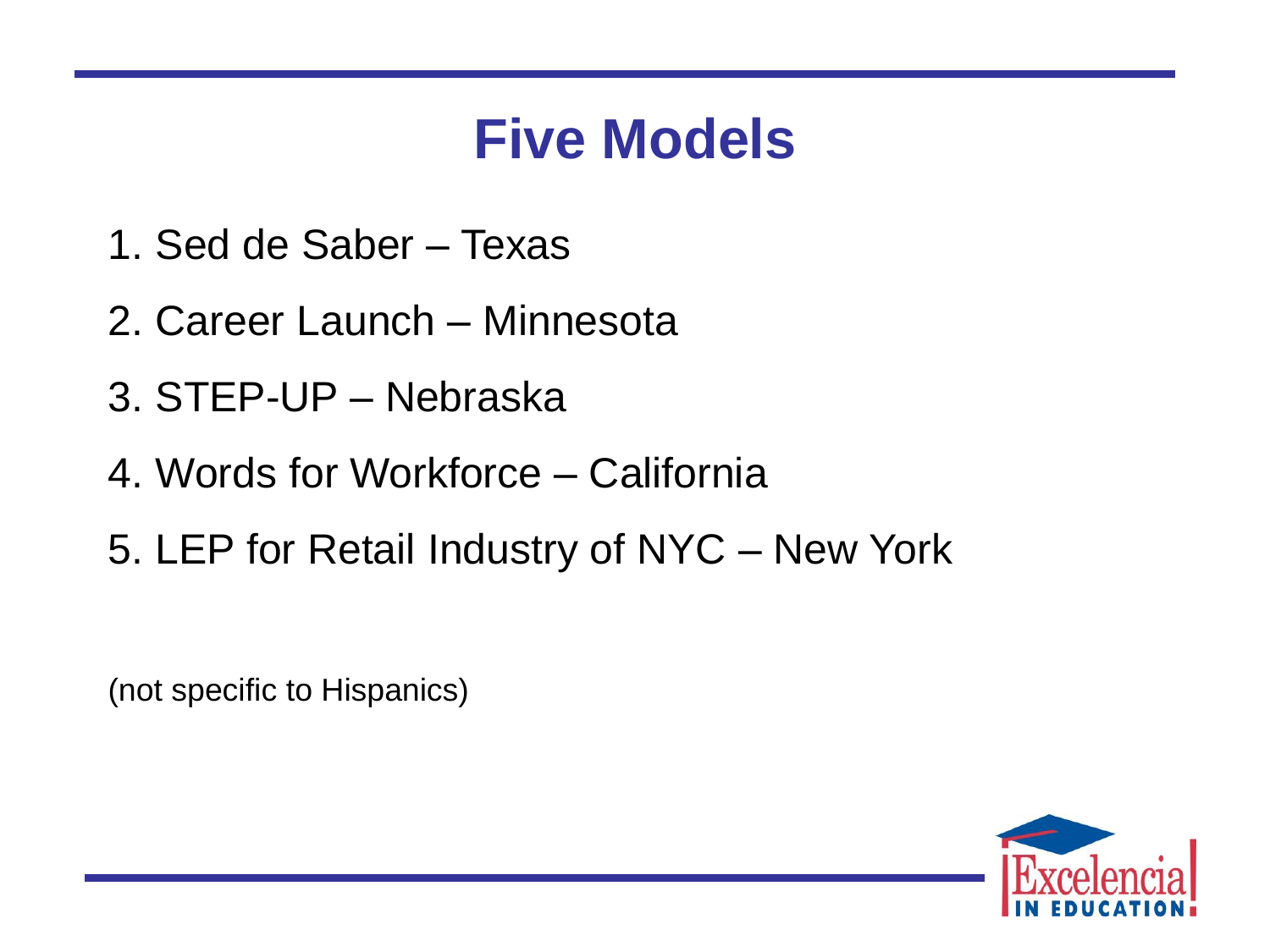## **Evaluation design**

- Define nature of innovative approaches in language acquisition and occupational skills
- • Compare strategies to identify common elements or practices proven successful as well as variances in performance
- • Use data collected by grantees to determine effectiveness of strategies
- Identify lessons learned from each of the 5 grantees (implementation and outcomes)
- Determine sustainability of each project

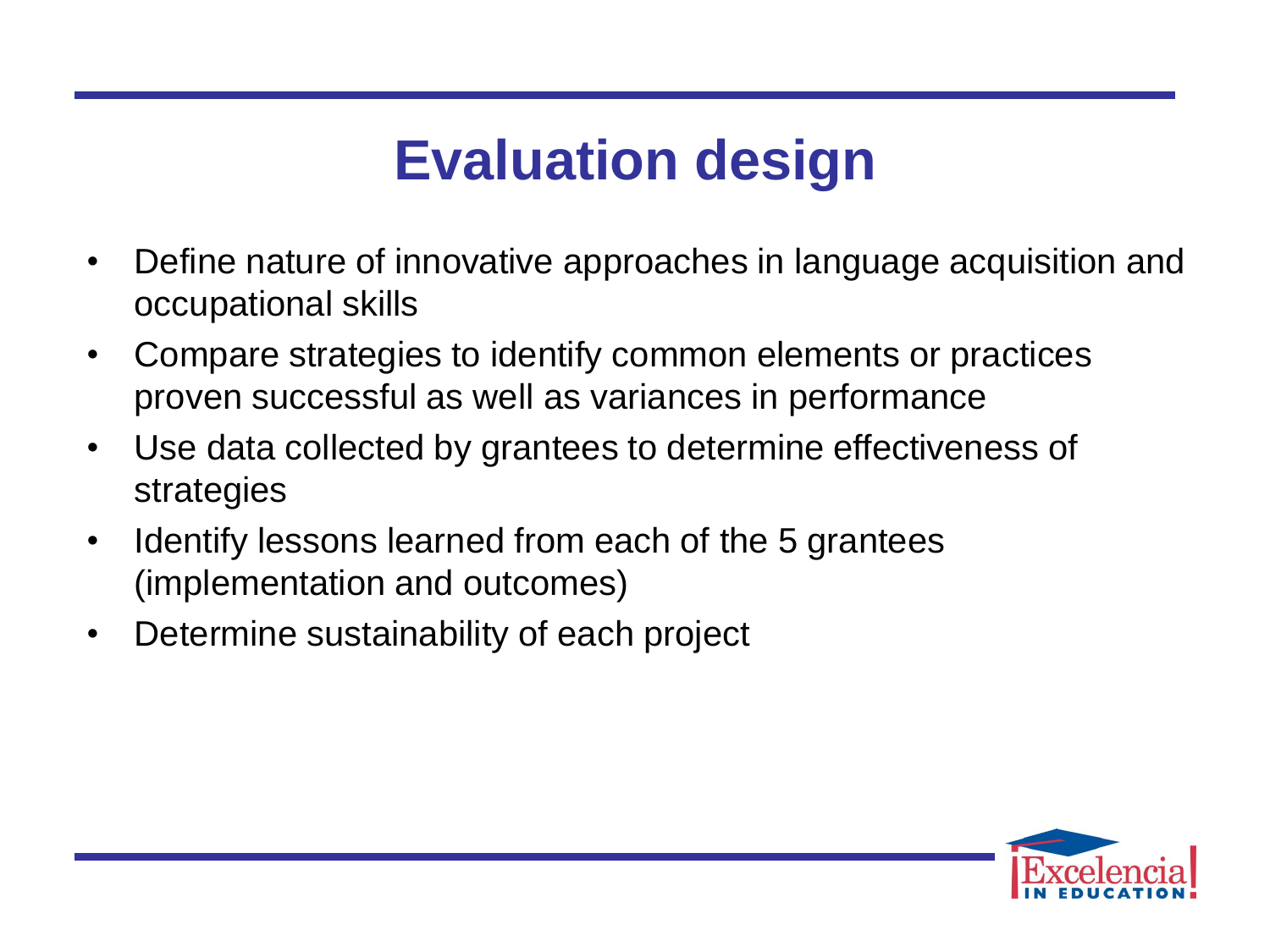#### **Measures (in proposals)**

- Completing curriculum
- Achieving credential/diploma (incumbent or dislocated worker)
- Attain targeted skills
- Gains in English language skills
- • Job placement (incumbent or dislocated worker)
- Retention [after 180 days] (incumbent or dislocated worker)
- Promotion
- • Average wage gain [over 6 months] (incumbent or dislocated worker)

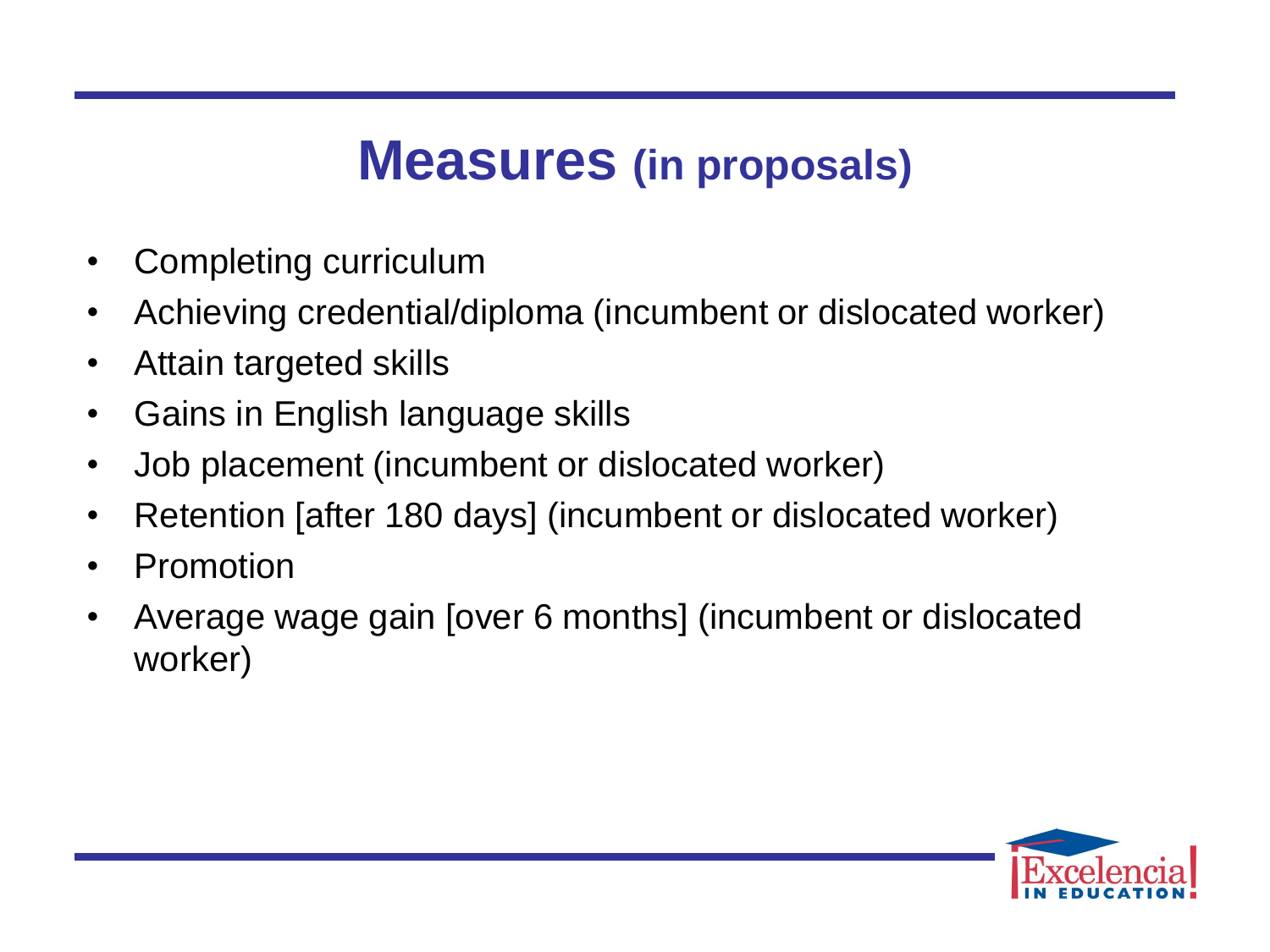#### **Challenges**

- 1. Each was structured differently (partnerships, outreach, etc)
- 2. Not all included outcome measures to evaluate English language skills
- 3. Skills development outcome measures focused on placement, retention, and/or compensation— not skills mastery
- 4. Cost per participant was widely diverse
- 5. Time line for program completion varied
- 6. Program strategies ranged from developing and offering self-paced learning tools to regimented participation in curriculum offerings
- 7. Participants served varied in scope (incumbent, displaced, pre-hires)
- 8. Projects did not collect data universally consistent with proposals

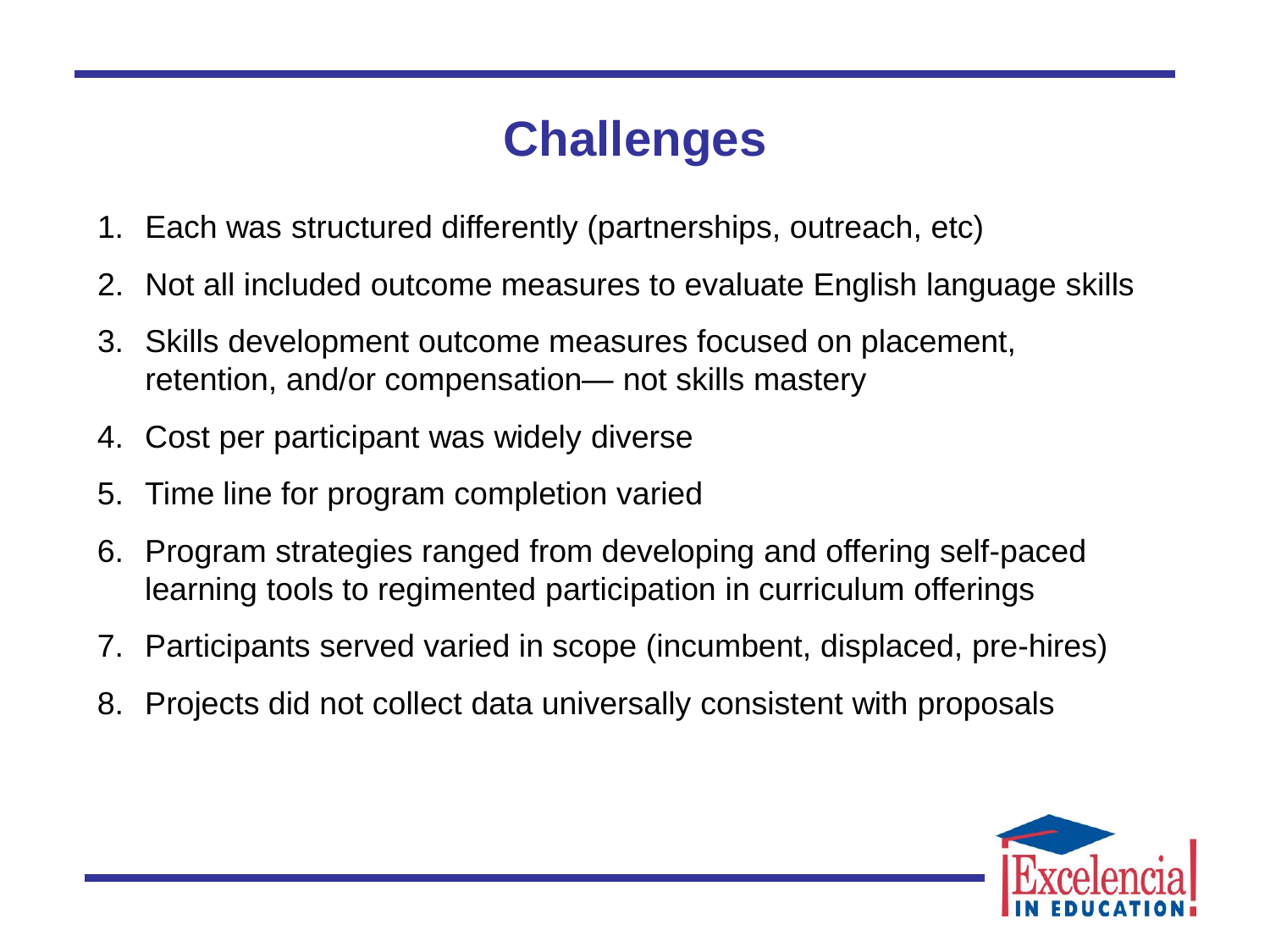#### **Five Components – Lessons learned**

- 1. Organization
	- Reinforce effective partnerships (and end ineffective partnerships)
	- Align and modify services for employer participant needs and priorities
- 2. Outreach and recruitment
	- Design appropriate strategies to employer needs
	- Be flexible to adaptations based on participant needs (incentives, location, scheduling)
- 3. Assessment
	- Establish realistic goals and align assessment criteria and data collected
	- Track consistently for changes or potential need for intervention
- 4. Curriculum and instruction
	- Curriculum content appropriate to employment/training
	- offer case-management/wrap-around services
- 5. Leadership
	- Active engagement of employers in program implementation
	- Maintain continuity in management